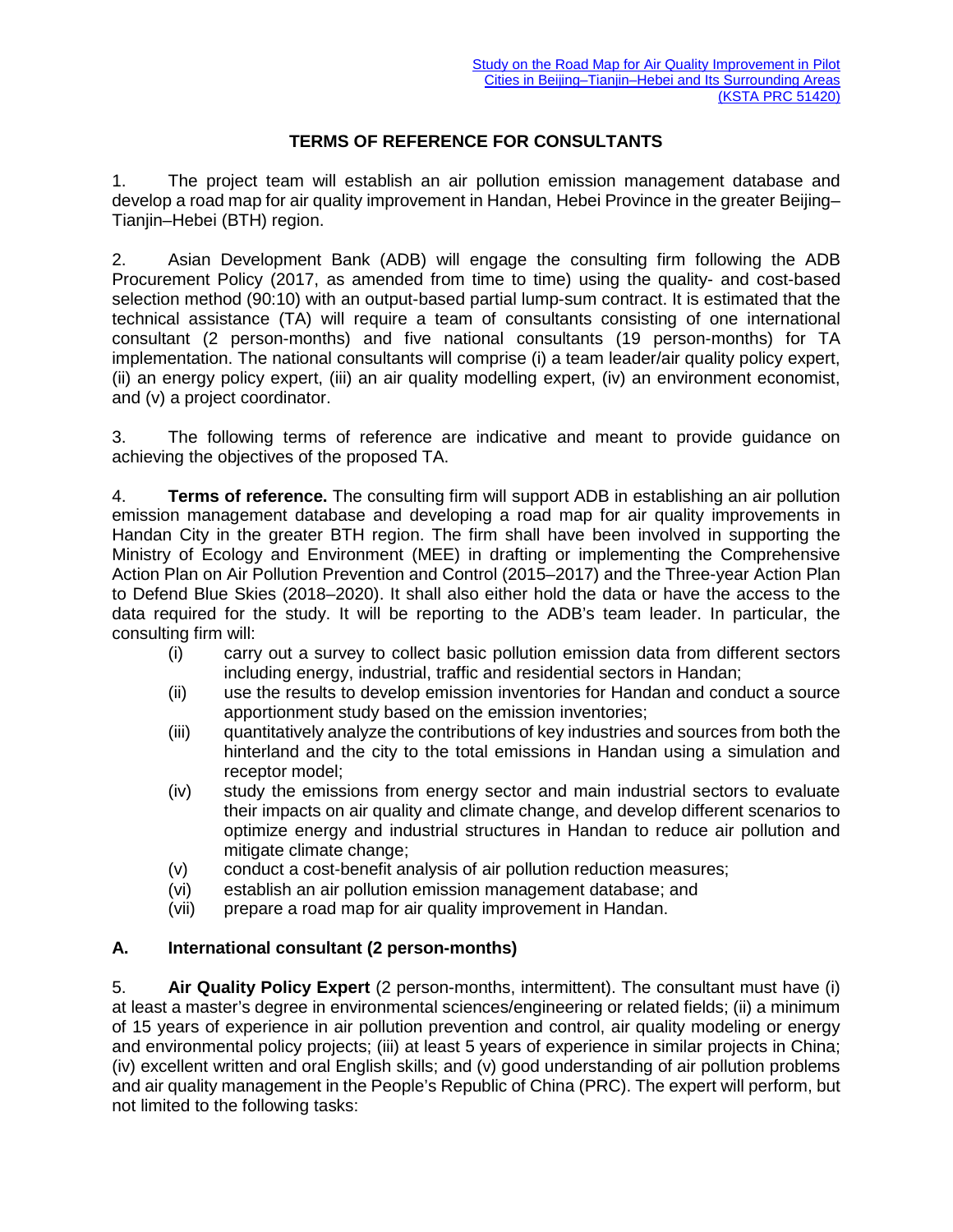- (i) provide international experience in air pollution control and air quality improvement policy to the project team;
- (ii) support the project team in developing the emission inventories in Handan;
- (iii) review the source apportionment study;
- (iv) assist the team leader in evaluating the impacts from energy and main industrial sectors on air quality and climate change;
- (v) support the project team in preparing the road map for air quality improvement in the Handan; and
- (vi) assist the team leader in preparing and reviewing the required reports.

## **B. National consultants (19 person-months)**

6. **Air Quality Policy Expert/Team Leader** (6 person-months, intermittent). The expert must have (i) at least a master's degree in environmental sciences/engineering or related fields; (ii) a minimum of 15 years of experience in air pollution prevention and control, air quality modeling, or energy and environmental policy projects; (iii) at least 10 years of team leadership experience in similar projects in the PRC; (iv) involved in supporting the MEE in drafting/implementing the Comprehensive Action Plan on Air Pollution Prevention and Control (2015–2017) and the Threeyear Action Plan to Defend Blue Skies (2018–2020); (v) experience in international cooperation and management of similar projects; (iv) experience in providing air quality improvement policy recommendations to MEE and other relevant government agencies; and (vi) good written and oral English skills. The expert will perform, but not limited to the following tasks:

- (i) provide guidance to the survey team on the collection of data and ensure that all data required for the project are acquired on a timely manner;
- (ii) provide guidance to other experts in analyzing the data acquired and conducting the studies;
- (iii) work with air quality modeling expert on the source apportionment study;
- (iv) review the assessment of the impacts from energy and industrial sectors on air quality and climate change;
- (v) communicate with local governments and relevant agencies regarding surveys, data acquisition and policy support;
- (vi) provide guidance to the project team on establishing the investment coast database of main pollution reduction measures;
- (vii) work with the project team on establishing the air pollution emission management database;
- (viii) prepare and review required reports based on ADB requirements;
- (ix) prepare knowledge products and organize final workshop; and
- (x) strengthen the relationship between ADB and the consultants, and make sure the project is carried out on time and as required.

7. **Energy Policy Expert** (3 person-months, intermittent). The expert must have (i) at least a master's degree in environmental sciences/engineering, public policy or energy-related fields; (ii) a minimum of 10 years of experience in air pollution prevention and control, and energy and environmental policy projects; (iii) experience in providing policy recommendations to MEE and other relevant government agencies; (iv) involved in supporting the MEE in drafting/implementing the Comprehensive Action Plan on Air Pollution Prevention and Control (2015–2017) and the Three-year Action Plan to Defend Blue Skies (2018–2020); and (v) at least 6 years of experience in similar projects in the PRC. The expert will perform but not limited to the following tasks:

- (i) conduct survey on the emissions from energy and main industrial sectors;
- (ii) conduct baseline analysis of current energy consumption and industrial structure;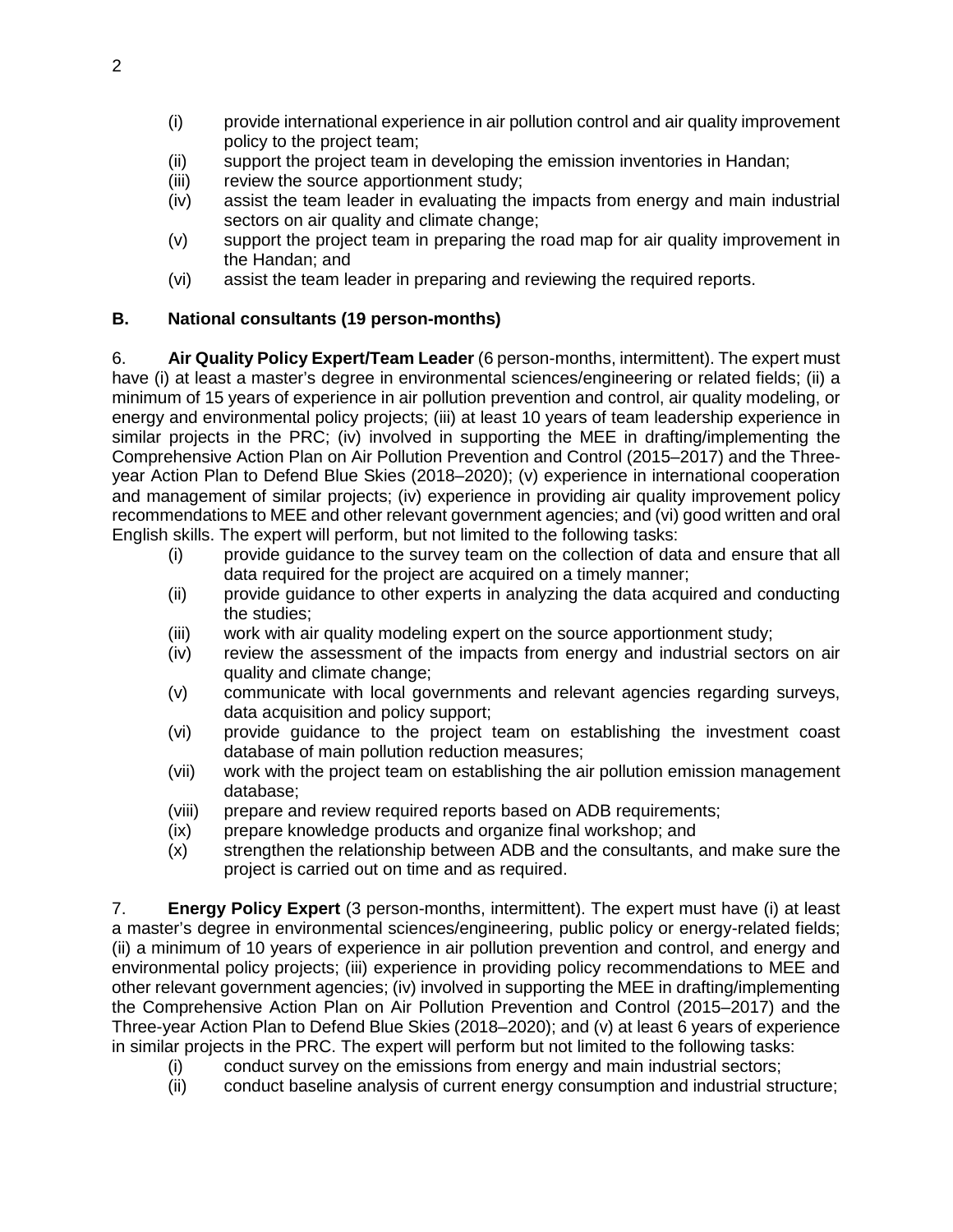- (iii) assess the impacts on air quality and climate change from the energy and industrial sectors;
- (iv) develop different scenarios to optimize energy and industrial structures to reduce air pollution and mitigate climate;
- (v) provide inputs to the development of the road map for air quality improvement in Handan; and
- (vi) assist the team leader in preparing knowledge products and presenting the TA findings in the final workshop.

8. **Air Quality Modelling Expert** (3 person-months, intermittent). The expert must have (i) at least a master's degree in environmental sciences/engineering, or related fields; (ii) a minimum of 10 years of experience in air pollution prevention and control, emission data acquisition and air quality modeling, and source apportionment studies/projects; (iii) experience in providing policy recommendations to MEE and other relevant government agencies; and (iv) at least 6 years of experience in similar projects in the PRC. The expert will perform, but not limited to the following tasks:

- (i) conduct a survey to collect baseline pollution emission data from different sectors including energy, industrial, traffic and residential sectors in Handan;
- (ii) establish emission inventory for Handan;
- (iii) apply appropriate modeling tools to determine source contributions to air quality;
- (iv) prepare source apportionment study report;
- (v) provide inputs to the development of the road map for air quality improvement; and
- (vi) assist the team leader in preparing knowledge products and presenting the TA findings in the final workshop.

9. **Environment Economist** (3 person-months, intermittent). The consultant much have (i) at least a master's degree in environmental economics/sciences or related fields; (ii) a minimum of 10 years of experience in air pollution control, cost-benefit analysis or environmental policy projects; (iii) experience in providing policy recommendations to MEE and other relevant government agencies; and (iv) at least 6 years of experience in similar projects in the PRC. The expert will perform, but not limited to the following tasks:

- (i) conduct a survey on the current costs of main air pollution control measures in Handan;
- (ii) conduct cost-benefit analyses of existing pollution control measures and select the most cost-effective solutions for air quality improvement based on the cost-benefit analysis;
- (iii) establish the investment cost database of main pollution reduction measures;
- (iv) support the project team in the finalizing the road map for air quality improvement based on the above study; and
- (v) assist the team leader in preparing knowledge products and presenting the TA findings in the final workshop.

10. **Project Coordinator** (4 person-months, intermittent). The consultant much have (i) at least a master's degree in environmental sciences/engineering or related fields; (ii) a minimum of 10 years of experience in air pollution prevention and control, air quality modeling or air quality improvement policy projects; (iii) at least 6 years of experience in similar projects in the PRC; (iv) involved in the Comprehensive Action Plan on Air Pollution Prevention and Control (2015–2017) or the Three-year Action Plan to Defend Blue Skies (2018–2020); and (v) good written and oral English skills. The coordinator will perform, but not limited to the following tasks: